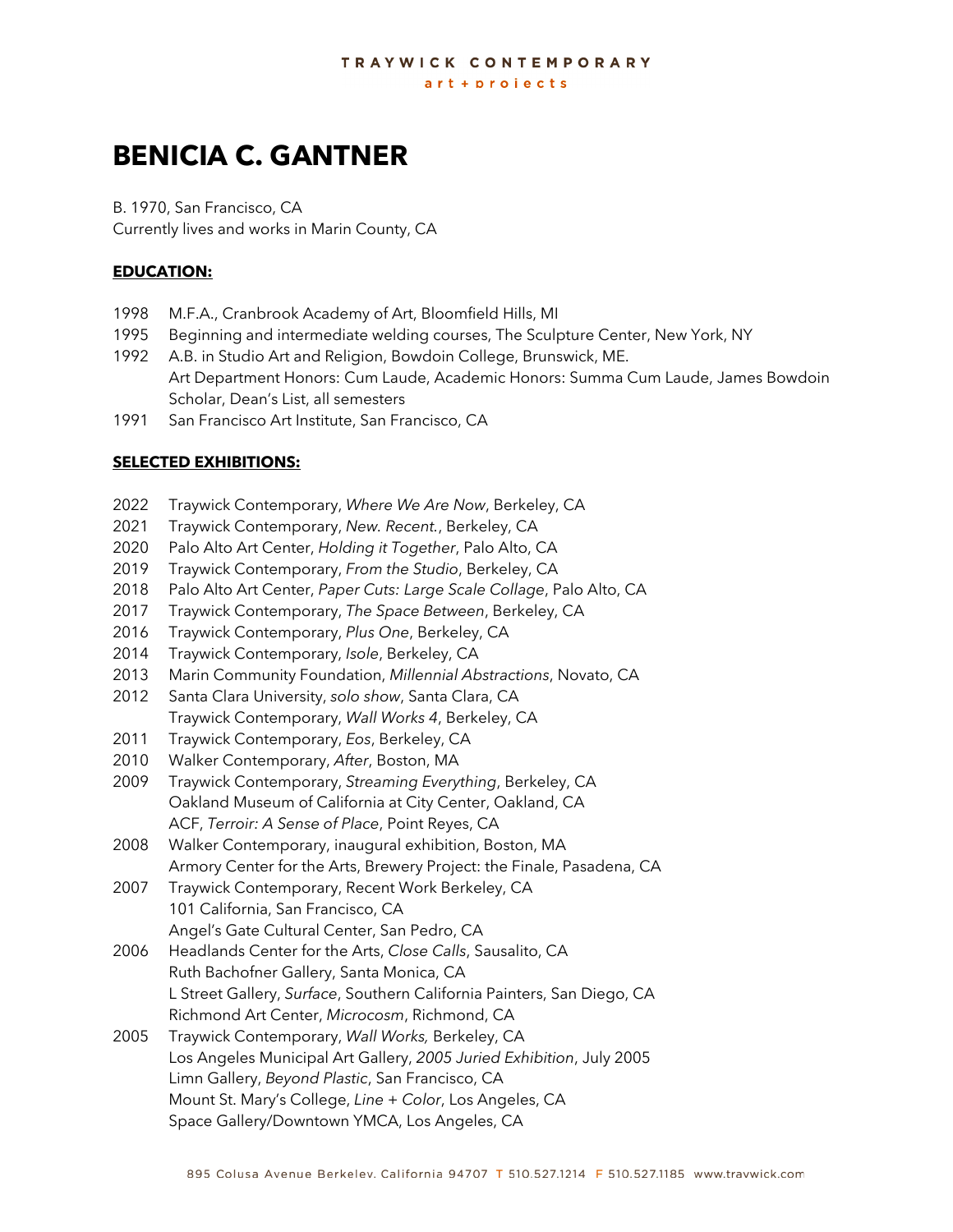#### TRAYWICK CONTEMPORARY

art + projects

## **SELECTED EXHIBITIONS continued:**

| 2004 | Southern Exposure, United Net-Works, San Francisco, CA                                                |
|------|-------------------------------------------------------------------------------------------------------|
|      | Analogue Press, Introductions, Los Angeles, CA                                                        |
|      | Ruth Bachofner Gallery, 20 <sup>th</sup> anniversary exhibition, Santa Monica, CA                     |
|      | eefahsulung/New Chinatown Barbershop, Rebel/Rebel, Los Angeles, CA                                    |
|      | ON Gallery, group exhibition, South Pasadena, CA                                                      |
| 2003 | Ruth Bachofner Gallery, 9th Annual Holiday Group Show, Santa Monica, CA                               |
|      | Headlands Center for the Arts, Close Calls, Sausalito, CA                                             |
|      | The Brewery Project, Approaching Perfection, Los Angeles, CA                                          |
| 2002 | Traywick Gallery, group show, gallery artists, Berkeley, CA                                           |
|      | Seattle Arts Commission, Printworks 2002, Seattle, WA                                                 |
|      | The Brewery Project, Zero Degrees, Los Angeles, CA                                                    |
|      | Traywick Gallery, Summer 2002: New Painting and Sculpture, Berkeley, CA                               |
| 2002 | The DepARTment, Transit: Survival Skills, Park Paradise Complex, Scottsdale, AZ                       |
| 2001 | LACMA Rental Gallery, Show no. 3, Los Angeles County Museum of Art, LA, CA                            |
|      | ArtShare LA, Re-Site, Los Angeles, CA                                                                 |
|      | Benicia Gantner: New Work, Hudson Valley Community College, Troy NY                                   |
|      | Gantner + Heyman: You Are Here, Adobe Books, San Francisco, CA                                        |
|      | New Works on Paper, Traywick Gallery, Berkeley, CA                                                    |
|      | Different Strokes, Im n Il Gallery, Brooklyn, NY                                                      |
|      | Respira, Swallow, Brooklyn, NY                                                                        |
|      | Frequency, Antioch College Art Gallery, Yellow Springs, OH                                            |
|      | New Work, Gallery Soolip, Los Angeles, CA                                                             |
| 2000 | Perogi at Post, traveling exhibition, Post, Los Angeles CA                                            |
|      | 4, Traywick Gallery, Berkeley, CA                                                                     |
|      | Eye Candy, University Art Museum, Cal State San Bernadino/ Grand Central Arts Center, Cal State       |
|      | Fullerton, Group show curated by Sue Joyce, San Bernadino, Santa Ana, CA                              |
|      | Textile/Tactile Works on Paper, Mondavi Winery, Oakville, CA                                          |
|      | Trinity, Galapagos Art Performance Space, Group show curated by Jim Brown, Brooklyn, NY               |
| 1999 | Broadcast, Eagle Rock Community Center, Group show curated by Kim Abeles                              |
|      | July Program Faculty Show, Bennington College Art Gallery, Bennington, VT                             |
|      | Heretofore Unseen, Carmichael Gallery, San Francisco, CA                                              |
| 1998 | Revolver, Traywick Gallery, Berkeley, CA                                                              |
|      | Nothing But Time, Southern Exposure, Juror: David Ross, Director, SFMOMA, San Francisco, CA           |
|      | Site Drawings, Traywick Gallery, Berkeley, CA                                                         |
|      | New Work by Cranbrook Artists, Cranbrook Art Museum, Juried and curated by Michelle Grabner,          |
|      | Bloomfield Hills, MI                                                                                  |
|      | M.F.A. Thesis Show, Cranbrook Art Museum, Bloomfield Hills, MI                                        |
|      | un-definingprint, Detroit Artist Market, Detroit, MI                                                  |
| 1997 | Get In Here (Twice), Traywick Gallery, Berkeley, CA                                                   |
|      | Pink Vinyl, Cranbrook Art Museum, Bloomfield Hills, MI                                                |
|      | Let's Get Small, Forum Gallery Invitational, Cranbrook Art Museum, Bloomfield Hills, MI               |
|      | Do It, Critical Art Ensemble installation for True Crimes, Cranbrook Art Museum, Bloomfield Hills, MI |
|      | Print Matters, invitational exhibition, California State University at Long Beach                     |
|      | Till Death Do We Print, Cranbrook Print Gallery, Bloomfiled, MI                                       |
| 1996 | Decked, Forum Gallery, Cranbrook Art Museum, Bloomfield Hills, MI                                     |
| 1994 | Benicia Gantner: Prints, Solo exhibition, The Gallery, San Francisco, CA                              |

*Bowdoin Bicentennial Exhibition*, invitational exhibit, Walker Art Museum, Brunswick, ME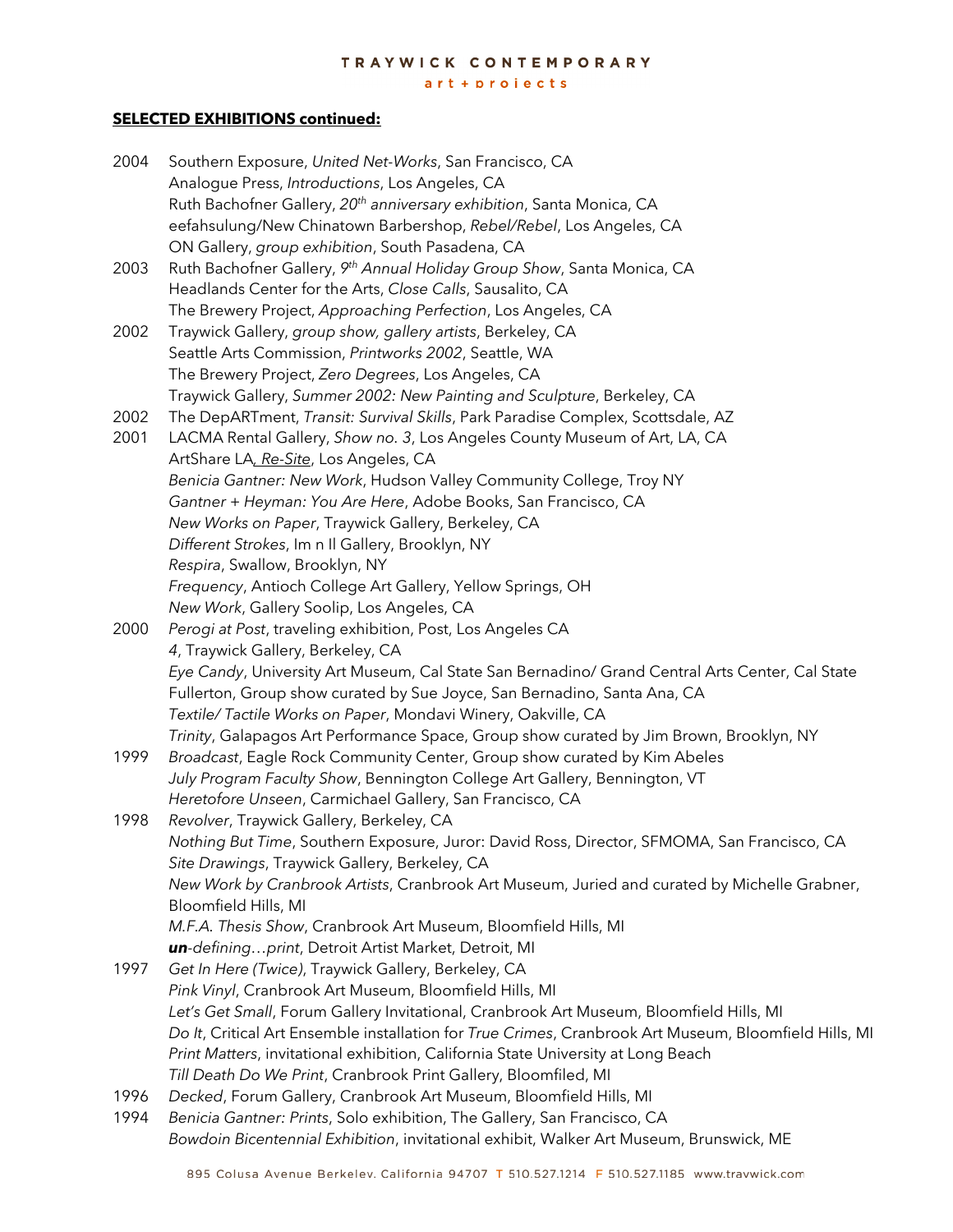## TRAYWICK CONTEMPORARY

art + projects

#### **PUBLIC COLLECTIONS:**

Alliance Bernstein, New York, NY Bellagio Hotel, Las Vegas, NV Blue Cross of California, Daly City, CA Charles Schwab & Company, San Francisco, CA Cleveland Clinic Foundation, Lyndhurst, OH Community Hospital Foundation of Monterey, CA Crocker Art Museum, Sacramento, CA Durie/Tangri, LLC, San Francisco, CA Embassy of the United States of America, Afghanistan Embassy of the United States of America, Georgia Endeavor Talent Agency, Beverly Hills, CA Ernst & Young, San Jose, CA Fidelity Corporate Art Collection, Boston, MA Fine Arts Museums of San Francisco, CA Genentech, San Francisco, CA Hallmark Cards Inc, Kansas City, MO Intercontinental Hotel, Hefei, China Juniper Networks, San Jose, CA Leiff, Cabraser, Heimann & Bernstein, LLC, San Francisco, CA Novell Corporation, Provo, UT Onyx Pharmaceuticals, Emeryville, CA Orrick, Herrington & Sutcliffe, LLC, San Francisco, CA Progressive Corporation, Mayfield Village, OH Ritz Carlton, Lake Tahoe, NV Rosewood Sandhill Resort, Menlo Park, CA San Jose Museum of Art, San Jose, CA Sprint/Nextel, Overland Park, KS Twitter, San Francisco, CA University of California, San Francisco Health Center, CA Visa, San Francisco, CA Zushi Marina Corporation, Kanagawa, Japan

#### **SELECTED PUBLICATIONS AND REVIEWS:**

- 2018 *Paper Cuts: Large-Scale Collage*, exhibition essay, Palo Alto Art Center, CA
- 2017 SF/Arts, *The Space Between* at Traywick Contemporary: Critic's Pick
- 2014 Isole, Exhibition Catalog, Traywick Contemporary
- 2012 East Bay Express, *Wall Works 4* at Traywick Contemporary: Picks East Bay Monthly, *Wall Works 4* at Traywick Contemporary*:* Critic's Choice 2011 East Bay Express, *Eos:* Review
	- Eos, Exhibition Catalog, Traywick Contemporary
- 2010 The Boston Globe, *The shape of obsession: Painstaking handwork is hallmark*
- 2009 California Home and Design; *Streaming Everything* at Traywick Contemporary East Bay Monthly; *Streaming Everything* at Traywick Contemporary Examiner.com; *Streaming Everything* at Traywick Contemporary